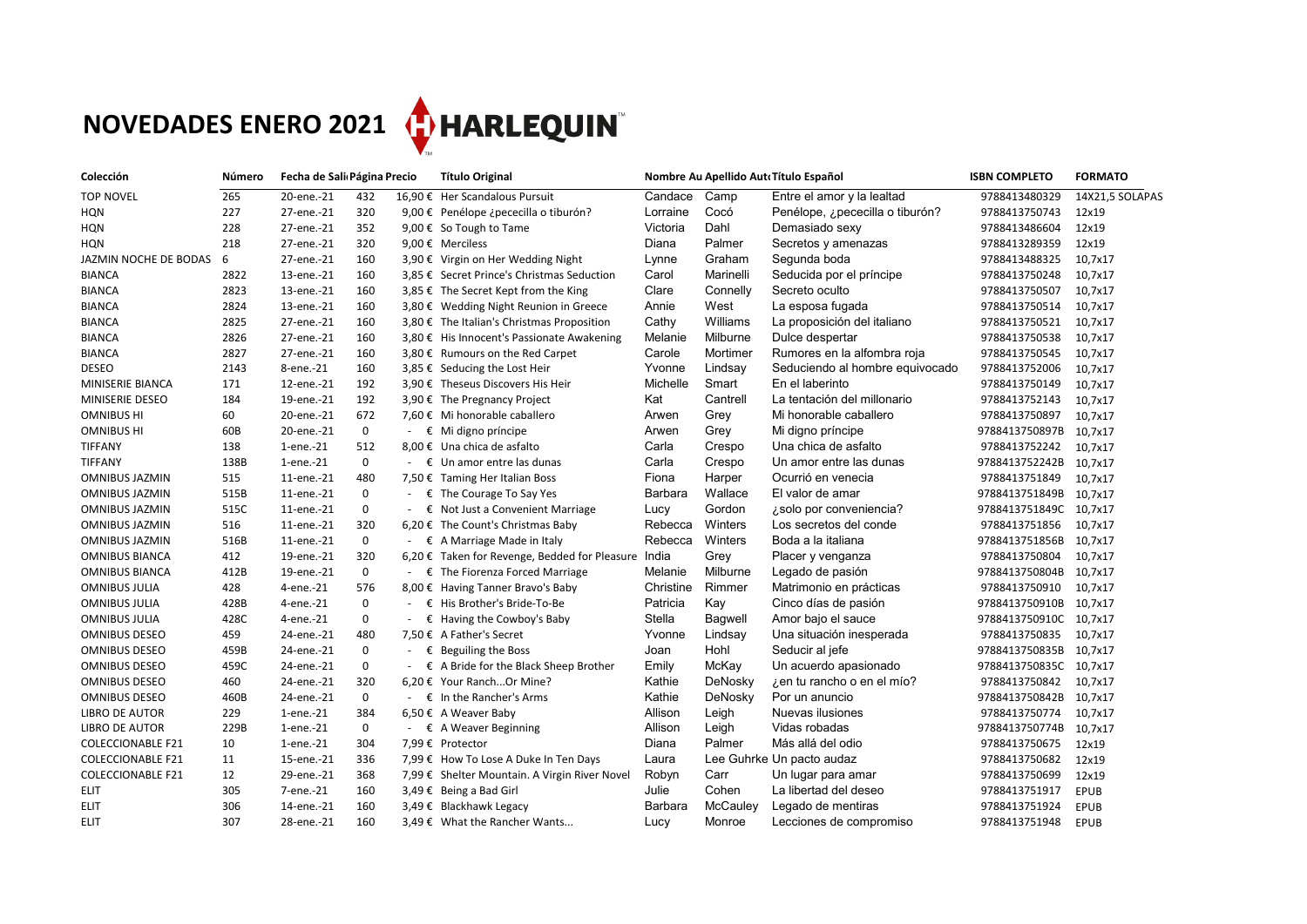| Roser     | A. Ochoa        | Seamos una familia              | 9788413753058  | <b>EPUB</b> |
|-----------|-----------------|---------------------------------|----------------|-------------|
| Candace   | Camp            | Entre el amor y la lealtad      | 9788413483344  | <b>EPUB</b> |
| Kate      | <b>Hewitt</b>   | Un príncipe de incógnito        | 9788413751979  | <b>EPUB</b> |
| Lynne     | Graham          | El plan del jeque               | 9788413751986  | <b>EPUB</b> |
| Pippa     | Roscoe          | Cicatrices del ayer             | 9788413751993  | <b>EPUB</b> |
| Heidi     | <b>Rice</b>     | Una noche en montecarlo         | 9788413752075  | <b>EPUB</b> |
| Carol     | Marinelli       | Como el fuego                   | 9788413752082  | <b>EPUB</b> |
| Valerie   | Parv            | <b>AMOR EN EXCLUSIVA</b>        | 9788413751009  | <b>EPUB</b> |
| Marie     | Ferrarella      | <b>NUNCA ES TARDE PARA AMAR</b> | 9788413751016  | <b>EPUB</b> |
| Catherine | Spencer         | LA HIJA OCULTA                  | 9788413751023  | <b>EPUB</b> |
| Charlotte | Lamb            | RENDICIÓN ARDIENTE              | 9788413751047  | <b>EPUB</b> |
| Sally     | Wentworth       | PASIÓN FUGAZ                    | 9788413751153  | <b>EPUB</b> |
| Lee       | Wilkinson       | LA MADRE SECRETA                | 9788413751160  | <b>EPUB</b> |
| Lorraine  | Cocó            | Penélope, ¿pececilla o tiburón? | 9788413751900  | <b>EPUB</b> |
| Victoria  | Dahl            | Demasiado sexy                  | 9788413486697  | <b>EPUB</b> |
| Trisha    | David           | LA BODA MÁS IMPORTANTE          | 9788413751368  | <b>EPUB</b> |
| Charlotte | Maclay          | UN SOLTERO DIFÍCIL              | 9788413751375  | <b>EPUB</b> |
| Shannon   | Waverly         | EL JEFE NECESITA ESPOSA         | 9788413751382  | <b>EPUB</b> |
| Jane      | Donnelly        | NOCHE DE VERANO                 | 9788413751405  | <b>EPUB</b> |
| Sandra    | Field           | <b>SUYA POR UNA NOCHE</b>       | 9788413750941  | <b>EPUB</b> |
| Cara      | Colter          | UN REFUGIO EN LA TORMENTA       | 9788413750958  | <b>EPUB</b> |
| Cathy     | Williams        | AMOR CLANDESTINO                | 9788413750972  | <b>EPUB</b> |
| Marie     | Ferrarella      | <b>CORAZONES EN LLAMAS</b>      | 9788413750989  | <b>EPUB</b> |
| Margaret  | Mayo            | Persuasión                      | 9788413751207  | <b>EPUB</b> |
| Liz       | Fielding        | La prometida inadecuada         | 9788413751535  | <b>EPUB</b> |
| Liz       | Fielding        | Solo para sus ojos              | 9788413751535B | <b>EPUB</b> |
| Michelle  | Smart           | En el ardor                     | 9788413751610  | <b>EPUB</b> |
| Olivia    | Gates           | Princesa temporal               | 9788413751672  | <b>EPUB</b> |
| Michelle  | Celmer          | Donde perteneces                | 9788413751672B | <b>EPUB</b> |
| Heidi     | <b>Rice</b>     | Más que palabras                | 9788413751672C | <b>EPUB</b> |
| Arwen     | Grey            | Mi honorable caballero          | 9788413751696  | <b>EPUB</b> |
| Arwen     | Grey            | Mi digno príncipe               | 9788413751696B | <b>EPUB</b> |
| Carole    | Mortimer        | Seducidos por el amor           | 9788413751719  | <b>EPUB</b> |
| Jackie    | <b>Braun</b>    | Un retorno inesperado           | 9788413751719B | <b>EPUB</b> |
| Susan     | Meier           | Nunca digas adiós               | 9788413751719C | <b>EPUB</b> |
| Cara      | Colter          | Siempre queda el amor           | 9788413751726  | <b>EPUB</b> |
| Cara      | Colter          | Entrevista con el magnate       | 9788413751726B | <b>EPUB</b> |
| Kat       | Cantrell        | La tentación del millonario     | 9788413752174  | <b>EPUB</b> |
| Lorraine  | Murray          | Boda en Eilean Donan            | 9788413750132  | <b>EPUB</b> |
| Sharon    | <b>Kendrick</b> | El anuncio del jeque            | 9788413752105  | <b>EPUB</b> |
| Sharon    | Kendrick        | <b>CAMBIO DE VIDA</b>           | 9788413751054  | <b>EPUB</b> |
| Sandra    | Marton          | LA DIVORCIADA DIJO SÍ           | 9788413751092  | <b>EPUB</b> |
| Rebecca   | Winters         | <b>FRUTO PROHIBIDO</b>          | 9788413751429  | <b>EPUB</b> |
| Linda     | <b>Miles</b>    | <b>JUSTO ANTES DE LA BODA</b>   | 9788413751467  | <b>EPUB</b> |
| Diana     | Hamilton        | Amigos muy íntimos              | 9788413751245  | <b>EPUB</b> |
| Susan     | Mallery         | Amor perdido                    | 9788413751542  | <b>EPUB</b> |
| Susan     |                 |                                 |                |             |
|           | Mallery         | La pasión del jeque             | 9788413751542B | <b>EPUB</b> |
| Christine | Rimmer          | La prometida del conde          | 9788413752228  | <b>EPUB</b> |

| 88413753058  | EPUB        |
|--------------|-------------|
| '88413483344 | EPUB        |
| '88413751979 | EPUB        |
| 88413751986  | EPUB        |
| '88413751993 | EPUB        |
| '88413752075 | <b>EPUB</b> |
| '88413752082 | EPUB        |
| '88413751009 | EPUB        |
| '88413751016 | EPUB        |
| '88413751023 | EPUB        |
| '88413751047 | EPUB        |
| '88413751153 | EPUB        |
| 88413751160  | EPUB        |
| '88413751900 | EPUB        |
| '88413486697 | EPUB        |
| '88413751368 | EPUB        |
| '88413751375 | EPUB        |
| '88413751382 | EPUB        |
| '88413751405 | EPUB        |
| '88413750941 | EPUB        |
| '88413750958 | EPUB        |
| '88413750972 | EPUB        |
| '88413750989 | <b>EPUB</b> |
| '88413751207 | EPUB        |
| 88413751535  | EPUB        |
| 88413751535B | EPUB        |
| '88413751610 | EPUB        |
| 88413751672  | EPUB        |
| 88413751672B | EPUB        |
| 88413751672C | EPUB        |
| 88413751696  | EPUB        |
| 88413751696B | <b>EPUB</b> |
| '88413751719 | EPUB        |
| 88413751719B | <b>EPUB</b> |
| 88413751719C | <b>EPUB</b> |
| 88413751726  | <b>EPUB</b> |
| 88413751726B | EPUB        |
| '88413752174 | EPUB        |
| 88413750132  | <b>EPUB</b> |
| 88413752105  | <b>EPUB</b> |
| '88413751054 | <b>EPUB</b> |
| '88413751092 | <b>EPUB</b> |
| '88413751429 | <b>EPUB</b> |
| '88413751467 | EPUB        |
| '88413751245 | EPUB        |
| '88413751542 | <b>EPUB</b> |
| 88413751542B | EPUB        |
| 88413752228  | EPUB        |

| <b>ELIT LGTBI</b> | $\overline{2}$ | 15-ene.-21 | 309 |   | 3,99 € Seamos una familia                     | Roser     | A. Ochoa     | Seamos una familia              | 9788413753058  | EPUB        |
|-------------------|----------------|------------|-----|---|-----------------------------------------------|-----------|--------------|---------------------------------|----------------|-------------|
| <b>EBOOK</b>      | 7329           | 1-ene.-21  | 432 |   | 9,99 € Her Scandalous Pursuit                 | Candace   | Camp         | Entre el amor y la lealtad      | 9788413483344  | EPUB        |
| <b>EBOOK</b>      | 7587           | 21-ene.-21 | 160 |   | 2,99 € Vows to Save His Crown                 | Kate      | Hewitt       | Un príncipe de incógnito        | 9788413751979  | EPUB        |
| <b>EBOOK</b>      | 7588           | 7-ene.-21  | 160 |   | 2,99 € Cinderella's Royal Secret              | Lynne     | Graham       | El plan del jeque               | 9788413751986  | EPUB        |
| <b>EBOOK</b>      | 7589           | 14-ene.-21 | 160 |   | 2,99 € Demanding His Billion-Dollar Heir      | Pippa     | Roscoe       | Cicatrices del ayer             | 9788413751993  | EPUB        |
| <b>EBOOK</b>      | 7590           | 21-ene.-21 | 160 |   | 2,99 € My Shocking Monte Carlo Confession     | Heidi     | Rice         | Una noche en montecarlo         | 9788413752075  | EPUB        |
| <b>EBOOK</b>      | 7591           | 28-ene.-21 | 160 |   | 2,99 € Italy's Most Scandalous Virgin         | Carol     | Marinelli    | Como el fuego                   | 9788413752082  | EPUB        |
| <b>EBOOK</b>      | 7592           | 7-ene.-21  | 160 |   | 2,99 € Baby Wishes and Bachelor Kisses        | Valerie   | Parv         | AMOR EN EXCLUSIVA               | 9788413751009  | EPUB        |
| <b>EBOOK</b>      | 7593           | 14-ene.-21 | 160 |   | 2,99 € Never Too Late for Love                | Marie     | Ferrarella   | NUNCA ES TARDE PARA AMAR        | 9788413751016  | EPUB        |
| <b>EBOOK</b>      | 7594           | 21-ene.-21 | 160 |   | 2,99 € The Secret Daughter                    | Catherine | Spencer      | <b>LA HIJA OCULTA</b>           | 9788413751023  | EPUB        |
| <b>EBOOK</b>      | 7596           | 7-ene.-21  | 160 |   | 2,99 € Hot Surrender                          | Charlotte | Lamb         | RENDICIÓN ARDIENTE              | 9788413751047  | EPUB        |
| <b>EBOOK</b>      | 7597           | 14-ene.-21 | 160 |   | 2,99 € Callum                                 | Sally     | Wentworth    | PASIÓN FUGAZ                    | 9788413751153  | EPUB        |
| <b>EBOOK</b>      | 7598           | 21-ene.-21 | 160 |   | 2,99 € The Secret Mother                      | Lee       | Wilkinson    | LA MADRE SECRETA                | 9788413751160  | EPUB        |
| <b>EBOOK</b>      | 7600           | 21-ene.-21 | 320 |   | 3,99 € Penélope ¿pececilla o tiburón?         | Lorraine  | Cocó         | Penélope, ¿pececilla o tiburón? | 9788413751900  | EPUB        |
| <b>EBOOK</b>      | 7601           | 21-ene.-21 | 352 |   | 5,99 € So Tough to Tame                       | Victoria  | Dahl         | Demasiado sexy                  | 9788413486697  | EPUB        |
| <b>EBOOK</b>      | 7603           | 7-ene.-21  | 160 |   | 2,99 € Bride 2000                             | Trisha    | David        | LA BODA MÁS IMPORTANTE          | 9788413751368  | EPUB        |
| <b>EBOOK</b>      | 7604           | 14-ene.-21 | 160 |   | 2,99 € Expecting at Christmas                 | Charlotte | Maclay       | UN SOLTERO DIFÍCIL              | 9788413751375  | EPUB        |
| <b>EBOOK</b>      | 7605           | 21-ene.-21 | 160 |   | 2,99 € Vacancy: Wife                          | Shannon   | Waverly      | EL JEFE NECESITA ESPOSA         | 9788413751382  | EPUB        |
| <b>EBOOK</b>      | 7607           | 7-ene.-21  | 160 |   | 2,99 € A Very Private Man                     | Jane      | Donnelly     | NOCHE DE VERANO                 | 9788413751405  | EPUB        |
| <b>EBOOK</b>      | 7608           | 14-ene.-21 | 160 |   | 2,99 € Jared's Love-Child                     | Sandra    | Field        | <b>SUYA POR UNA NOCHE</b>       | 9788413750941  | EPUB        |
| <b>EBOOK</b>      | 7609           | 21-ene.-21 | 160 |   | 2,99 € A Babe in the Woods                    | Cara      | Colter       | UN REFUGIO EN LA TORMENTA       | 9788413750958  | EPUB        |
| <b>EBOOK</b>      | 7611           | 7-ene.-21  | 160 |   | 2,99 € Wife for Hire                          | Cathy     | Williams     | AMOR CLANDESTINO                | 9788413750972  | EPUB        |
| <b>EBOOK</b>      | 7612           | 14-ene.-21 | 160 |   | 2,99 € Tall, Strong & Cool Under Fire         | Marie     | Ferrarella   | <b>CORAZONES EN LLAMAS</b>      | 9788413750989  | EPUB        |
| <b>EBOOK</b>      | 7613           | 21-ene.-21 | 160 |   | 2,99 € Powerful Persuasion                    | Margaret  | Mayo         | Persuasión                      | 9788413751207  | EPUB        |
| <b>EBOOK</b>      | 7615           | 7-ene.-21  | 320 |   | 4,49 € The Sheikh's Unsuitable Bride          | Liz       | Fielding     | La prometida inadecuada         | 9788413751535  | EPUB        |
| <b>EBOOK</b>      | 7615B          | 7-ene.-21  | 0   |   | € For His Eyes Only                           | Liz       | Fielding     | Solo para sus ojos              | 9788413751535B | EPUB        |
| <b>EBOOK</b>      | 7616           | 21-ene.-21 | 192 |   | 2,99 € Helios Crowns His Mistress             | Michelle  | Smart        | En el ardor                     | 9788413751610  | EPUB        |
| <b>EBOOK</b>      | 7618           | 14-ene.-21 | 480 |   | 5,99 € Temporarily His Princess               | Olivia    | Gates        | Princesa temporal               | 9788413751672  | EPUB        |
| <b>EBOOK</b>      | 7618B          | 14-ene.-21 | 0   |   | € Caroselli's Accidental Heir                 | Michelle  | Celmer       | Donde perteneces                | 9788413751672B | EPUB        |
| <b>EBOOK</b>      | 7618C          | 14-ene.-21 | 0   | € | On the First Night of Christmas               | Heidi     | Rice         | Más que palabras                | 9788413751672C | EPUB        |
| <b>EBOOK</b>      | 7620           | 14-ene.-21 | 672 |   | 5,99 € Mi honorable caballero                 | Arwen     | Grey         | Mi honorable caballero          | 9788413751696  | EPUB        |
| <b>EBOOK</b>      | 7620B          | 14-ene.-21 | 0   |   | - $\epsilon$ Mi digno príncipe                | Arwen     | Grey         | Mi digno príncipe               | 9788413751696B | <b>EPUB</b> |
| <b>EBOOK</b>      | 7621           | 21-ene.-21 | 480 |   | 5,99 € A Yuletide Seduction                   | Carole    | Mortimer     | Seducidos por el amor           | 9788413751719  | EPUB        |
| <b>EBOOK</b>      | 7621B          | 21-ene.-21 | 0   |   | - € The Heir's Unexpected Return              | Jackie    | <b>Braun</b> | Un retorno inesperado           | 9788413751719B | EPUB        |
| <b>EBOOK</b>      | 7621C          | 21-ene.-21 | 0   |   | € Marrying Money                              | Susan     | Meier        | Nunca digas adiós               | 9788413751719C | <b>EPUB</b> |
| <b>EBOOK</b>      | 7622           | 7-ene.-21  | 320 |   | 4,49 € The Millionaire's Homecoming           | Cara      | Colter       | Siempre queda el amor           | 9788413751726  | EPUB        |
| <b>EBOOK</b>      | 7622B          | 7-ene.-21  | 0   |   | - $\epsilon$ Interview with a Tycoon          | Cara      | Colter       | Entrevista con el magnate       | 9788413751726B | EPUB        |
| <b>EBOOK</b>      | 7625           | 14-ene.-21 | 192 |   | 2,99 € The Pregnancy Project                  | Kat       | Cantrell     | La tentación del millonario     | 9788413752174  | EPUB        |
| <b>EBOOK</b>      | 7586           | 7-ene.-21  | 341 |   | - € Boda en Eilean Donan                      | Lorraine  | Murray       | Boda en Eilean Donan            | 9788413750132  | <b>EPUB</b> |
| <b>EBOOK</b>      | 7628           | 28-ene.-21 | 160 |   | 2,99 € The Sheikh's Royal Announcement        | Sharon    | Kendrick     | El anuncio del jeque            | 9788413752105  | EPUB        |
| <b>EBOOK</b>      | 7632           | 28-ene.-21 | 160 |   | 2,99 € Make-Over Marriage                     | Sharon    | Kendrick     | <b>CAMBIO DE VIDA</b>           | 9788413751054  | EPUB        |
| <b>EBOOK</b>      | 7636           | 28-ene.-21 | 160 |   | 2,99 € The Divorcee Said Yes                  | Sandra    | Marton       | LA DIVORCIADA DIJO SÍ           | 9788413751092  | EPUB        |
| <b>EBOOK</b>      | 7642           | 28-ene.-21 | 160 |   | 2,99 € Husband Potential                      | Rebecca   | Winters      | <b>FRUTO PROHIBIDO</b>          | 9788413751429  | <b>EPUB</b> |
| <b>EBOOK</b>      | 7646           | 28-ene.-21 | 160 |   | 2,99 € Last-Minute Bridegroom                 | Linda     | <b>Miles</b> | <b>JUSTO ANTES DE LA BODA</b>   | 9788413751467  | EPUB        |
| <b>EBOOK</b>      | 7650           | 28-ene.-21 | 160 |   | 2,99 € The Christmas Child                    | Diana     | Hamilton     | Amigos muy íntimos              | 9788413751245  | <b>EPUB</b> |
| <b>EBOOK</b>      | 7654           | 28-ene.-21 | 416 |   | 4,49 € Good Husband Material                  | Susan     | Mallery      | Amor perdido                    | 9788413751542  | EPUB        |
| <b>EBOOK</b>      | 7654B          | 28-ene.-21 | 0   |   | - $\epsilon$ The Sheik and the Pregnant Bride | Susan     | Mallery      | La pasión del jeque             | 9788413751542B | EPUB        |
| <b>EBOOK</b>      | 7664           | 28-ene.-21 | 512 |   | 5,99 € The Earl's Pregnant Bride              | Christine | Rimmer       | La prometida del conde          | 9788413752228  | EPUB        |